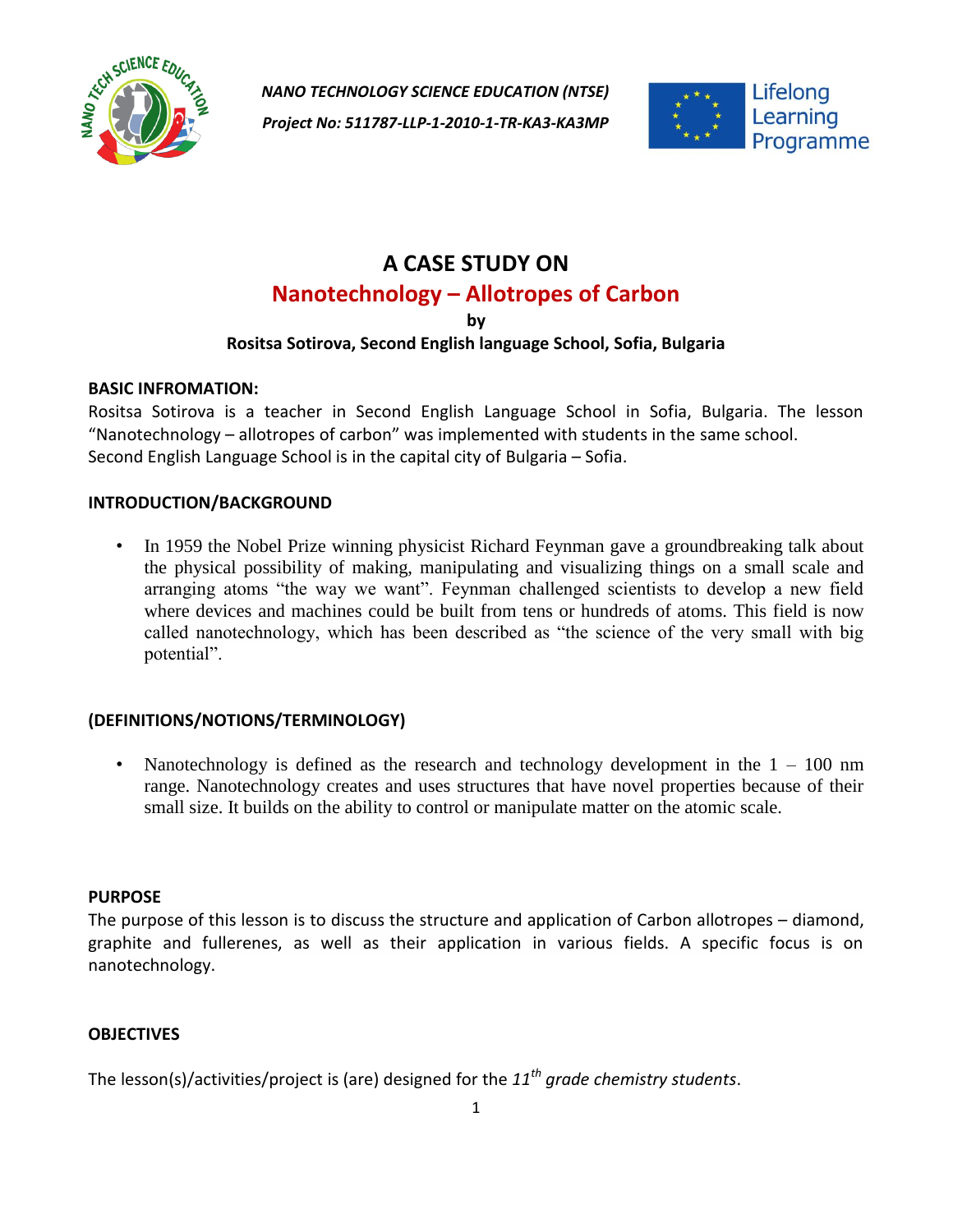

*Project No: 511787-LLP-1-2010-1-TR-KA3-KA3MP*



The objectives are:

- To review the covalent bonding principles;
- To understand the allotropic forms of carbon linked to chemical bonding;
- To understand the scales used in chemistry and material science;
- To raise awareness of the application of these alottropes;

The proposed activities allow students to learn about:

- The structure of carbon allotropes;
- The application of buckyballs and carbon nanotubes in nanotechnology
- The crystalline structures

# **LEARNING RESULTS**

After completing the activities students should be able to:

- Understand the reason as to why allotropes of carbon exist;
- Make connections between the "micro" and "macro" world linked to real-life applications;
- Understand the difference in the physical properties due to different arrangement of atoms in a crystal;
- Work cooperatively in a group setting

# **CLASSROOM MANAGEMENT & SEQUENCE OF EVENTS**

# *1. Group Activity – modeling/origami*

- *Group 1 – activity 1(graphite);*
- *Group 2 – activity 2(diamond);*
- *Group 3 – activity 3(buckyball);*
- *Group 4 – activity 4(nanotubes).*
- *2. Discussion - questions*
- *3. Quiz*
- *4. Fill-in the blanks – summary and conclusions*

# **RESOURCES**

Power point presentation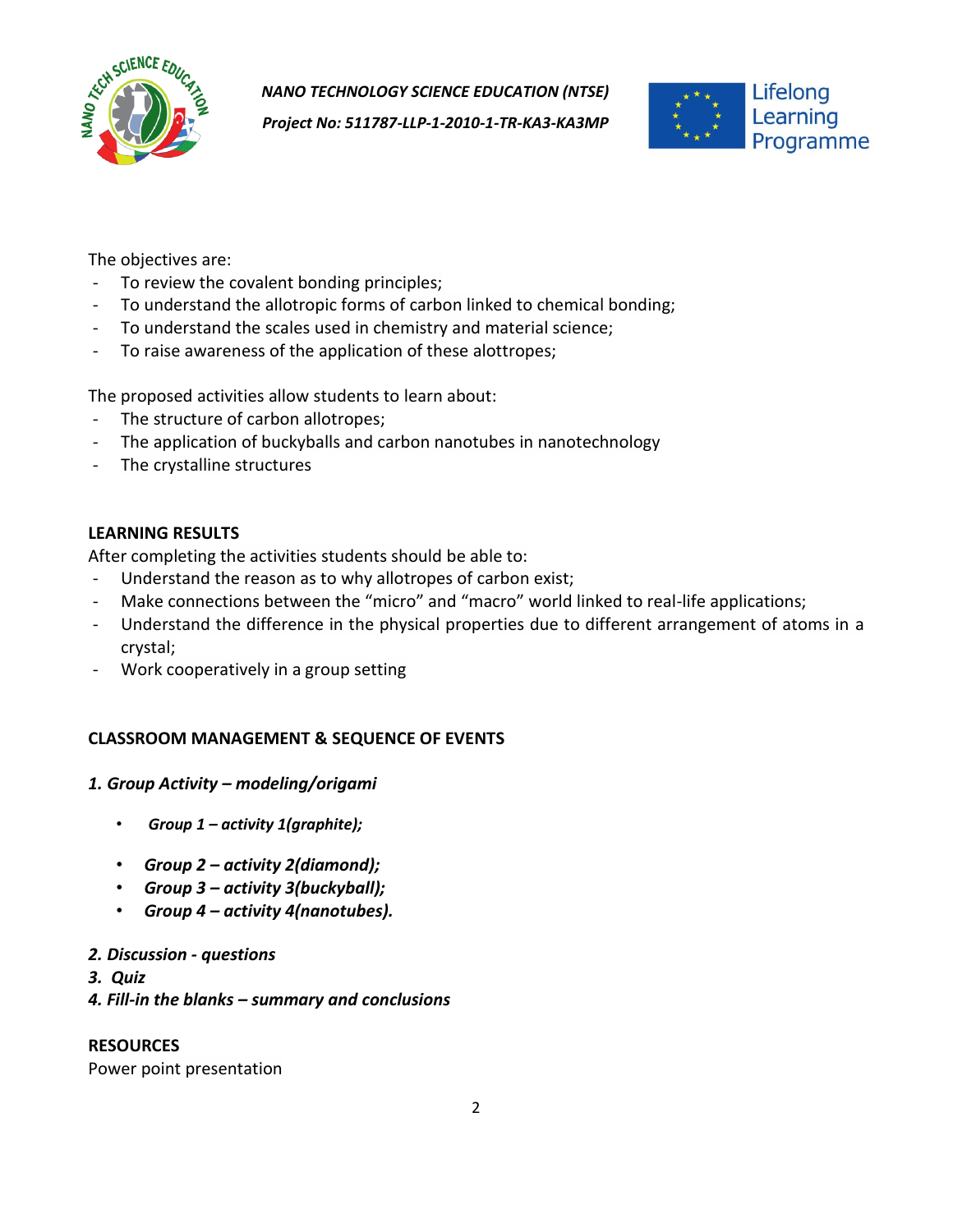

*Project No: 511787-LLP-1-2010-1-TR-KA3-KA3MP*



Discussion Group work – modeling

# <http://htwins.net/scale2/>

*Materials:* modeling clay, polystyrene, sticks, paper, Internet, projector, computer

### **PROCESS (ENDING)**

The Quiz and the "Fill in the blanks" activities are used to summarize the lesson objectives and assessment as to the extent students understood the concepts. An extention to this lesson is a homework given to students to research an application of nanotechnology and share it with the class in a form of a poster or presentation.

### **ASSESSMENT SUGESTIONS**

- Question for discussion see power point;
- Quiz individual work
- Homework research

# **IMPACT ON STUDENTS**

Students enjoyed working in groups and collaborating with classmates. They learned visually and managed to apply the knowledge in problem-solving activities (question session for discussion).

#### **STUDENTS' FEEDBACK**

#### *Expressed feedback*:

- The focus on real-life application was appreciated by the students;
- Working in groups was productive;
- The use of different scales and awareness of the micro world was important.

# *Processed feedback (graphical results)*:

| (Diagrams/Graphs) |  |  |  |
|-------------------|--|--|--|
|                   |  |  |  |
|                   |  |  |  |
|                   |  |  |  |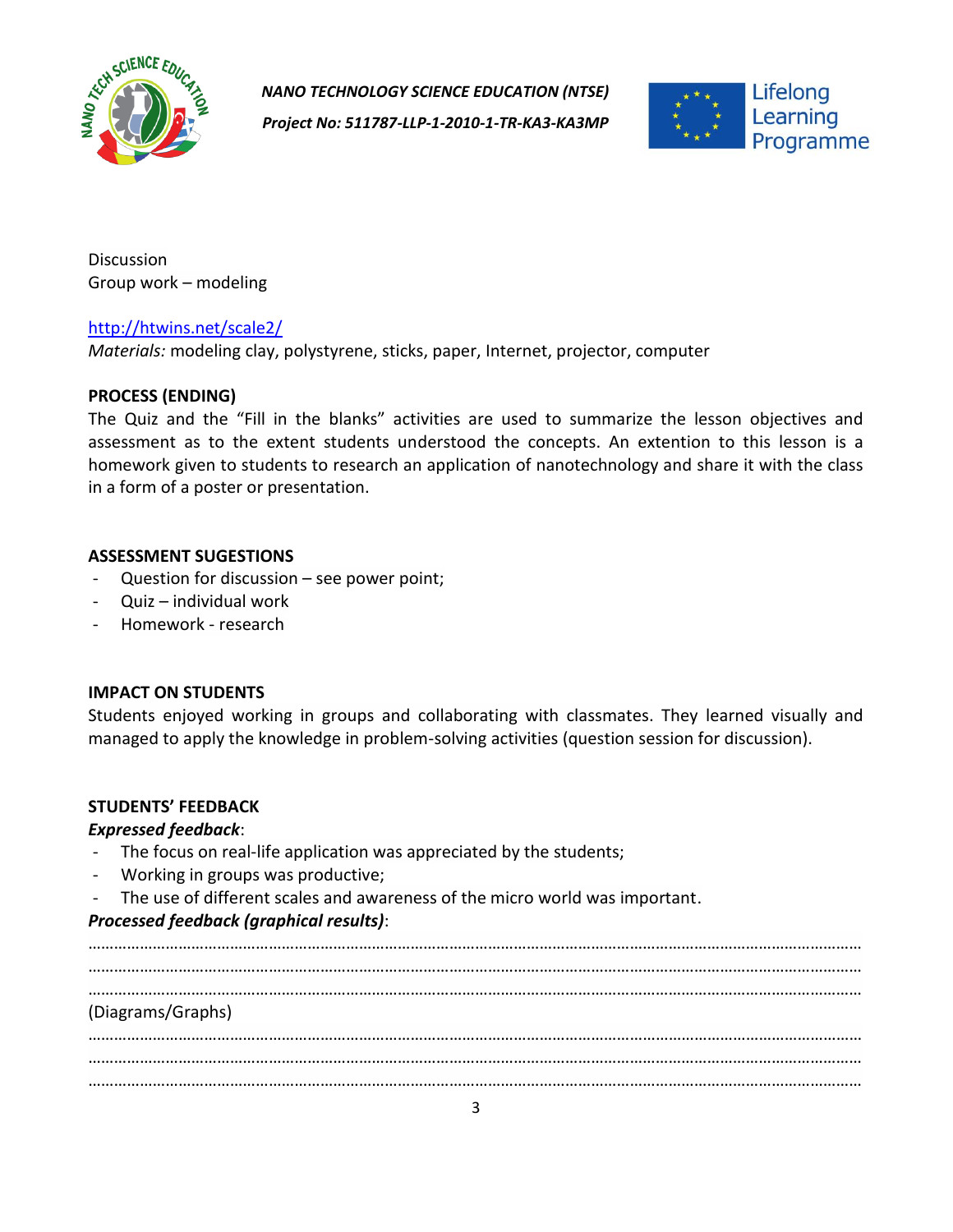

*Project No: 511787-LLP-1-2010-1-TR-KA3-KA3MP*



#### **CONCLUSION**

The activities planned worked well and students were actively involved in their learning. The lesson objectives were fulfilled successfully. Hands-on activity – modeling combined with video visualization was a great way of engaging students.

**References**

Project Number 511787-LLP-1-2010-1-TR-KA3-KA3MP

Videos <http://htwins.net/scale2/>

Links <http://vlab.ntse-nanotech.eu/NanoVirtualLab/> <http://ntse.ssai.valahia.ro/>

**Images/video taken during the activity/project/lesson(s)**

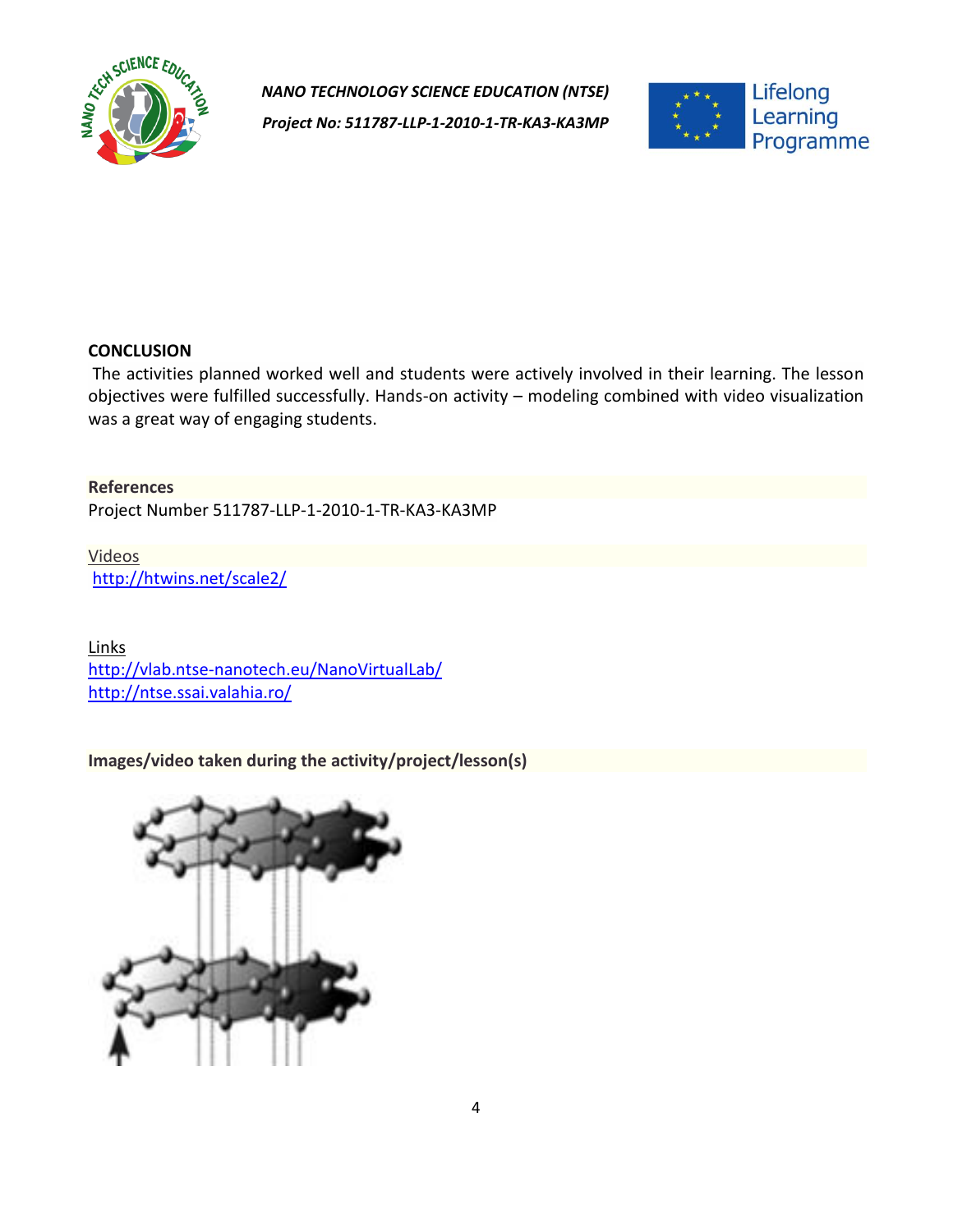